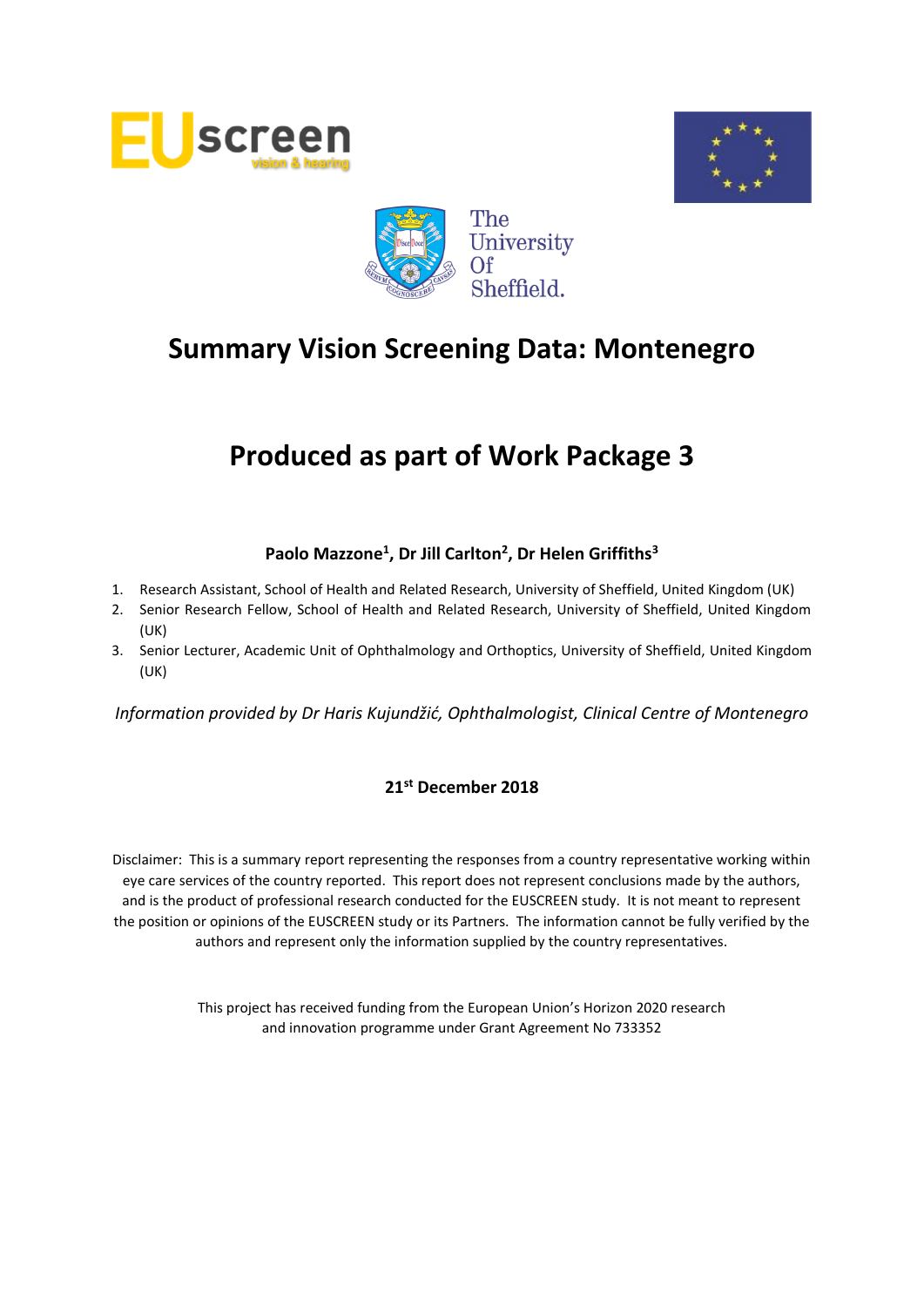EUscreen



Summary Vision Screening Data: Montenegro

#### **Contents**

|                                                  |                                          | iii                                                                                                                                                                                                                                                                             |
|--------------------------------------------------|------------------------------------------|---------------------------------------------------------------------------------------------------------------------------------------------------------------------------------------------------------------------------------------------------------------------------------|
| 1                                                |                                          |                                                                                                                                                                                                                                                                                 |
| 2                                                |                                          | vi                                                                                                                                                                                                                                                                              |
|                                                  |                                          | $\mathbf{1}$                                                                                                                                                                                                                                                                    |
| Vision Screening Commissioning and Guidance<br>4 |                                          | 3                                                                                                                                                                                                                                                                               |
|                                                  |                                          | 4                                                                                                                                                                                                                                                                               |
| 5.1                                              | Vision screening - Preterm babies        | 4                                                                                                                                                                                                                                                                               |
| 5.2                                              | Vision screening - Birth to 3 months     | 4                                                                                                                                                                                                                                                                               |
| 5.3                                              | Vision screening - 3 months to 36 months | 4                                                                                                                                                                                                                                                                               |
| 5.4                                              | Vision screening - 36 months to 7 years  | 4                                                                                                                                                                                                                                                                               |
|                                                  |                                          | 8                                                                                                                                                                                                                                                                               |
|                                                  |                                          | 9                                                                                                                                                                                                                                                                               |
|                                                  |                                          | 10                                                                                                                                                                                                                                                                              |
| 8.1                                              | Prevalence/Diagnosis                     | 10                                                                                                                                                                                                                                                                              |
| 8.2                                              | Coverage                                 | 10                                                                                                                                                                                                                                                                              |
| 8.3                                              | Screening evaluation                     | 10                                                                                                                                                                                                                                                                              |
| 8.4                                              | <b>Treatment success</b>                 | 10                                                                                                                                                                                                                                                                              |
|                                                  |                                          | 11                                                                                                                                                                                                                                                                              |
| 9.1                                              | Cost of vision screening                 | 11                                                                                                                                                                                                                                                                              |
| 9.2                                              | Cost of treatment for amblyopia          | 11                                                                                                                                                                                                                                                                              |
| 9.3                                              | Cost of Treatment for strabismus         | 11                                                                                                                                                                                                                                                                              |
| 9.4                                              | Cost of treatment for cataract           | 11                                                                                                                                                                                                                                                                              |
|                                                  | References                               | 12                                                                                                                                                                                                                                                                              |
|                                                  |                                          | <b>Glossary of Terms: Vision Screening</b><br>Abbreviations<br>Population and Healthcare Overview<br>Screening programme<br><b>Automated Screening</b><br>Provision for Visually Impaired<br>Knowledge of existing screening programme<br>Costs of vision screening in children |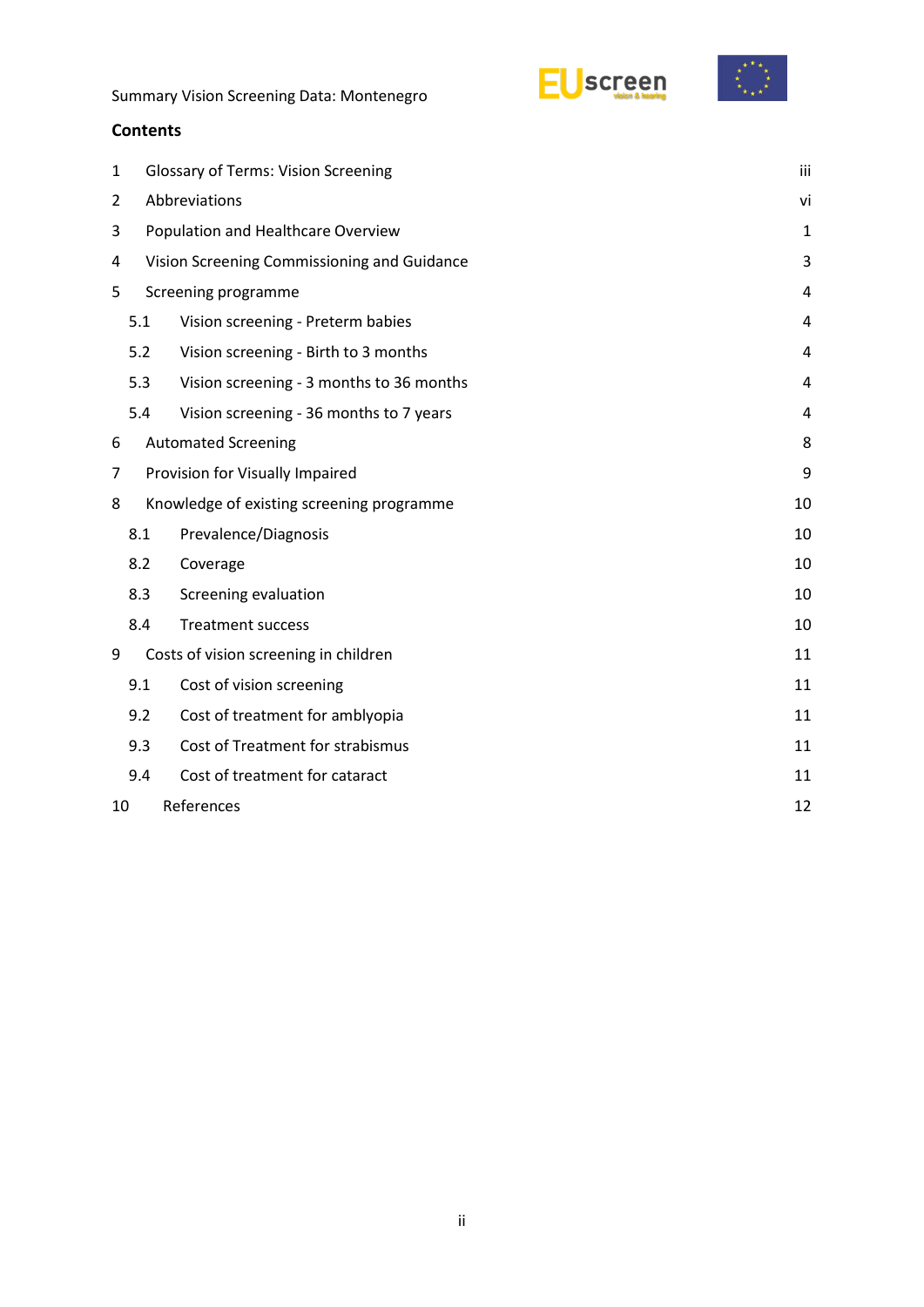



# <span id="page-2-0"></span>**1 Glossary of Terms: Vision Screening**

| <b>Abnormal test result</b> | A test result where a normal "pass" response could not be                                                                                                                                                                      |  |
|-----------------------------|--------------------------------------------------------------------------------------------------------------------------------------------------------------------------------------------------------------------------------|--|
|                             | detected under good conditions. The result on screening                                                                                                                                                                        |  |
|                             | equipment may indicate "no response," "fail," or "refer."                                                                                                                                                                      |  |
| <b>Attendance rate</b>      | The proportion of all those invited for screening that are tested<br>and receive a result:                                                                                                                                     |  |
|                             | Invited for screening includes all those that are offered<br>$\bullet$<br>the screening test.<br>Tested and receive a result could be a "pass" or "referral<br>٠                                                               |  |
|                             | to diagnostic assessment".                                                                                                                                                                                                     |  |
|                             | Attendance rate provides information on the willingness of<br>families to participate in screening.                                                                                                                            |  |
| <b>Compliance with</b>      | The percentage of those who are referred from screening to a                                                                                                                                                                   |  |
| referral (percentage)       | diagnostic assessment that actually attend the diagnostic<br>assessment.                                                                                                                                                       |  |
|                             | Percentage of compliance provides information on the                                                                                                                                                                           |  |
|                             | willingness of families to attend the diagnostic assessment after                                                                                                                                                              |  |
|                             | referral from screening.                                                                                                                                                                                                       |  |
|                             |                                                                                                                                                                                                                                |  |
| Coverage                    | The proportion of those eligible for screening that are tested and<br>receive a result:                                                                                                                                        |  |
|                             | Eligible for screening includes those within the population<br>٠<br>that are covered under the screening or health care<br>programme.<br>Tested and receive a result could be a "pass" or "refer to<br>diagnostic assessment". |  |
|                             | Factors such as being offered screening, willingness to<br>participate, missed screening, ability to complete the screen, and<br>ability to document the screening results will influence the<br>coverage.                     |  |
| <b>False negatives</b>      | The percentage of children with a visual deficit (defined by the<br>target condition) that receive a result of "pass" during screening.                                                                                        |  |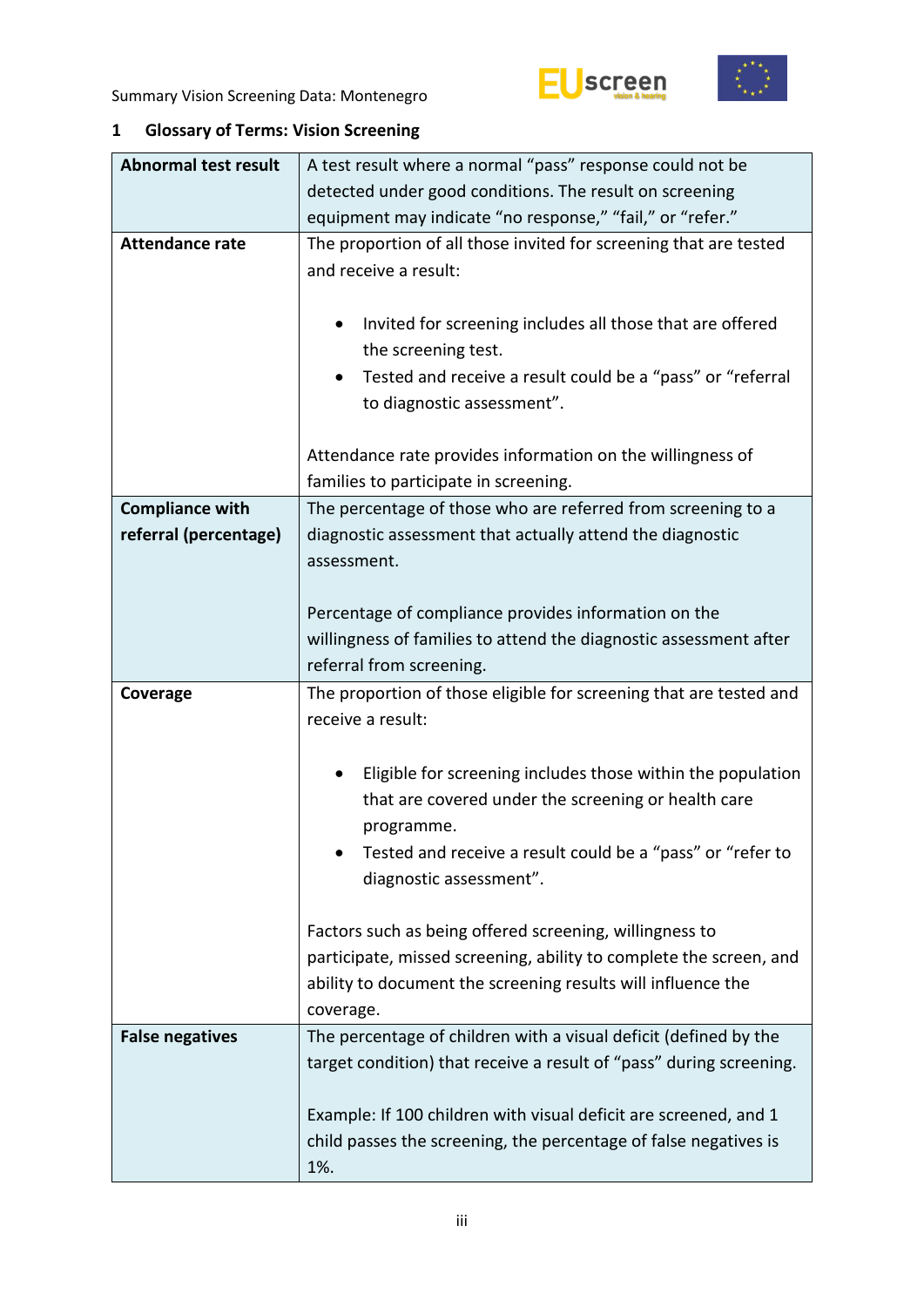



| <b>False positives</b>       | The percentage of children with normal vision that are referred                  |
|------------------------------|----------------------------------------------------------------------------------|
|                              | from screening to a diagnostic assessment.                                       |
| <b>Guidelines</b>            | Recommendations or instructions provided by an authoritative                     |
|                              | body on the practice of screening in the country or region.                      |
| <b>Vision screening</b>      | A person qualified to perform vision screening, according to the                 |
| professional                 | practice in the country or region.                                               |
| <b>Inconclusive test</b>     | A test result where a normal "pass" response could not be                        |
| result                       | detected due to poor test conditions or poor cooperation of the                  |
|                              | child.                                                                           |
| <b>Invited for screening</b> | Infants/children and their families who are offered screening.                   |
| <b>Outcome of vision</b>     | An indication of the effectiveness or performance of screening,                  |
| screening                    | such as a measurement of coverage rate, referral rate, number of                 |
|                              | children detected, etc.                                                          |
| Untreated amblyopia          | Those children who have not received treatment for amblyopia                     |
|                              | due to missed screening or missed follow-up appointment.                         |
| Persistent amblyopia         | Amblyopia that is missed by screening, or present after the child                |
|                              | has received treatment.                                                          |
| <b>Positive predictive</b>   | The percentage of children referred from screening who have a                    |
| value                        | confirmed vision loss.                                                           |
|                              |                                                                                  |
|                              |                                                                                  |
|                              | For example, if 100 babies are referred from screening for                       |
|                              | diagnostic assessment and 10 have normal vision and 90 have a                    |
|                              | confirmed visual defect, the positive predictive value would be                  |
|                              | 90%.                                                                             |
| <b>Prevalence</b>            | The percentage or number of individuals with a specific disease                  |
|                              | or condition. Prevalence can either be expressed as a percentage                 |
|                              | or as a number out of 1000 individuals within the same                           |
|                              | demographic.                                                                     |
| Programme                    | An organised system for screening, which could be based                          |
|                              | nationally, regionally or locally.                                               |
| Protocol                     | Documented procedure or sequence for screening, which could                      |
|                              | include which tests are performed, when tests are performed,                     |
|                              | procedures for passing and referring, and so forth.                              |
| <b>Quality assurance</b>     | A method for checking and ensuring that screening is functioning                 |
|                              | adequately and meeting set goals and benchmarks.                                 |
| Referral criteria            | A pre-determined cut-off boundary for when a child should be                     |
|                              | re-tested or seen for a diagnostic assessment.                                   |
| <b>Risk babies / Babies</b>  | All infants that are considered to be at-risk or have risk-factors               |
| at-risk                      | for vision defects/ophthalmic pathology according to the<br>screening programme. |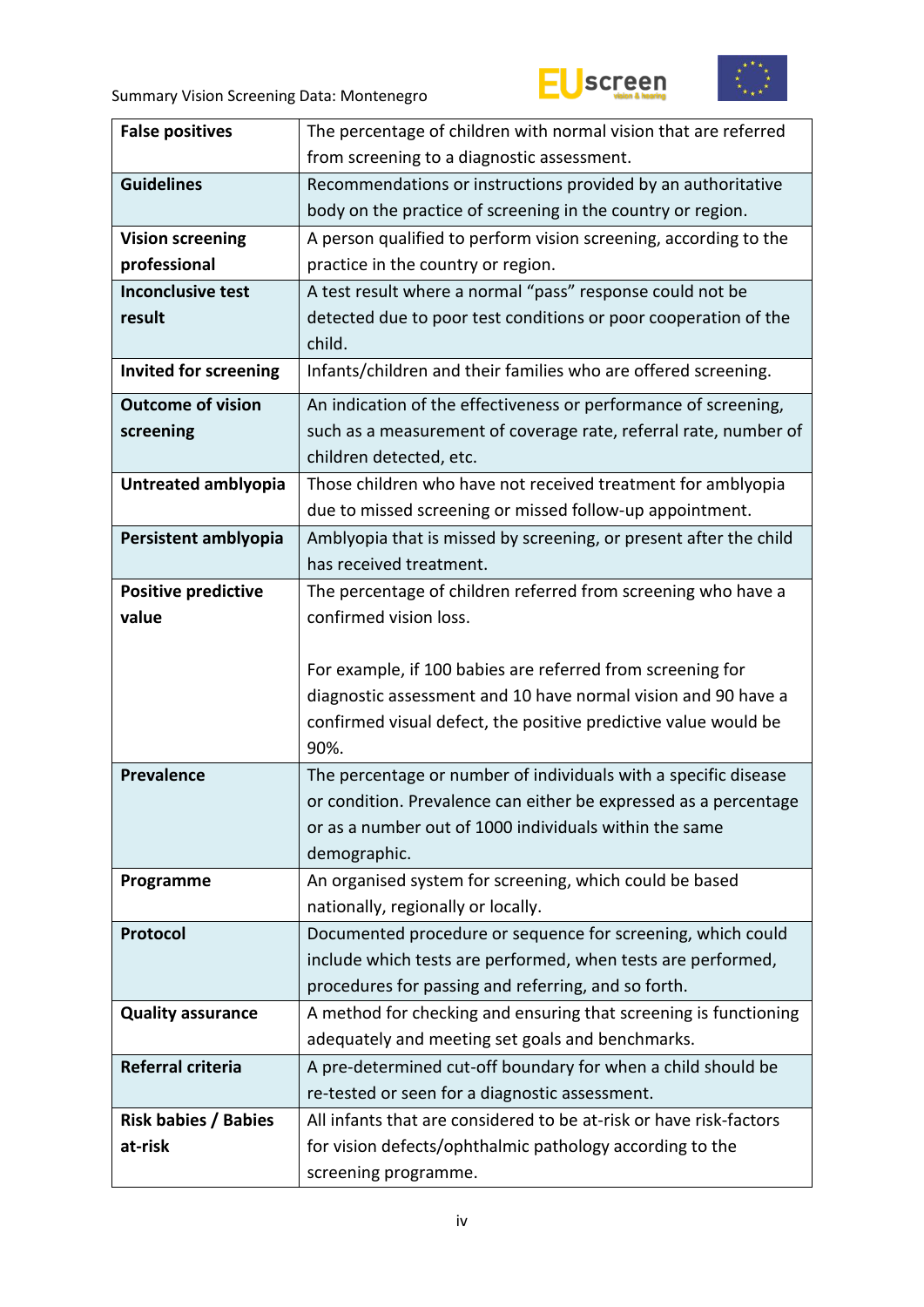



|                         | Two common risk factors are admission to the neonatal-intensive    |
|-------------------------|--------------------------------------------------------------------|
|                         | care unit (NICU) or born prematurely. However, other risk factors  |
|                         | for visual defects may also be indicated in the screening          |
|                         | programme.                                                         |
| Sensitivity             | The percentage of children with visual defects that are identified |
|                         | via the screening programme.                                       |
|                         |                                                                    |
|                         | For example, if 100 babies with visual defects are tested, and 98  |
|                         | of these babies are referred for diagnostic assessment and 2 pass  |
|                         | the screening, the sensitivity is 98%.                             |
| <b>Specificity</b>      | The percentage of children with normal vision that pass the        |
|                         | screening.                                                         |
|                         |                                                                    |
|                         | For example, if 100 babies with normal vision are tested, and 10   |
|                         | of these babies are referred for diagnostic assessment and 90      |
|                         | pass the screening, the specificity is 90%.                        |
| <b>Target condition</b> | The visual defect you are aiming to detect via the screening       |
|                         | programme.                                                         |
| Well, healthy babies    | Infants who are not admitted into the NICU or born prematurely     |
|                         | (born after a gestation period of less than 37 weeks).             |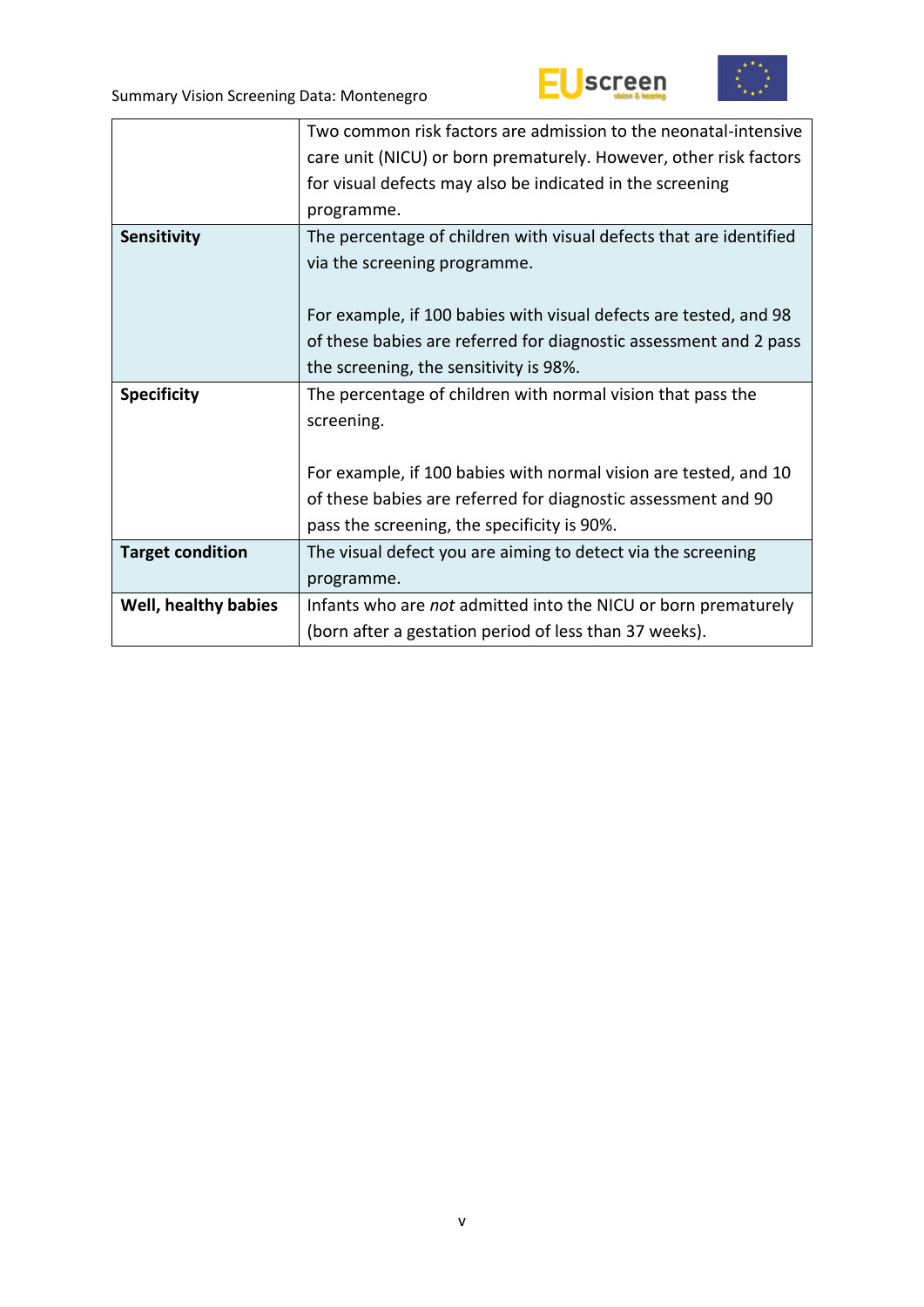



<span id="page-5-0"></span>**2 Abbreviations ACT** Alternating Cover Test **AR** Autorefraction **AS** Automated Screening **CT** Cover Test **CV** Colour Vision **EI** Eye Inspection **EM** Eye Motility **Fix** Fixation **GDP** Gross Domestic Product **GP** General Practitioner **Hir** Hirschberg **NICU** Neonatal-intensive care unit **PM** Pursuit Movements **PPP** Purchasing Power Parity **PR** Pupillary Reflexes **RE** Retinal Examination **ROP** Retinopathy of Prematurity **RR** Red Reflex Testing **SV** Stereopsis **VA** Visual Acuity **WHO** World Health Organisation

vi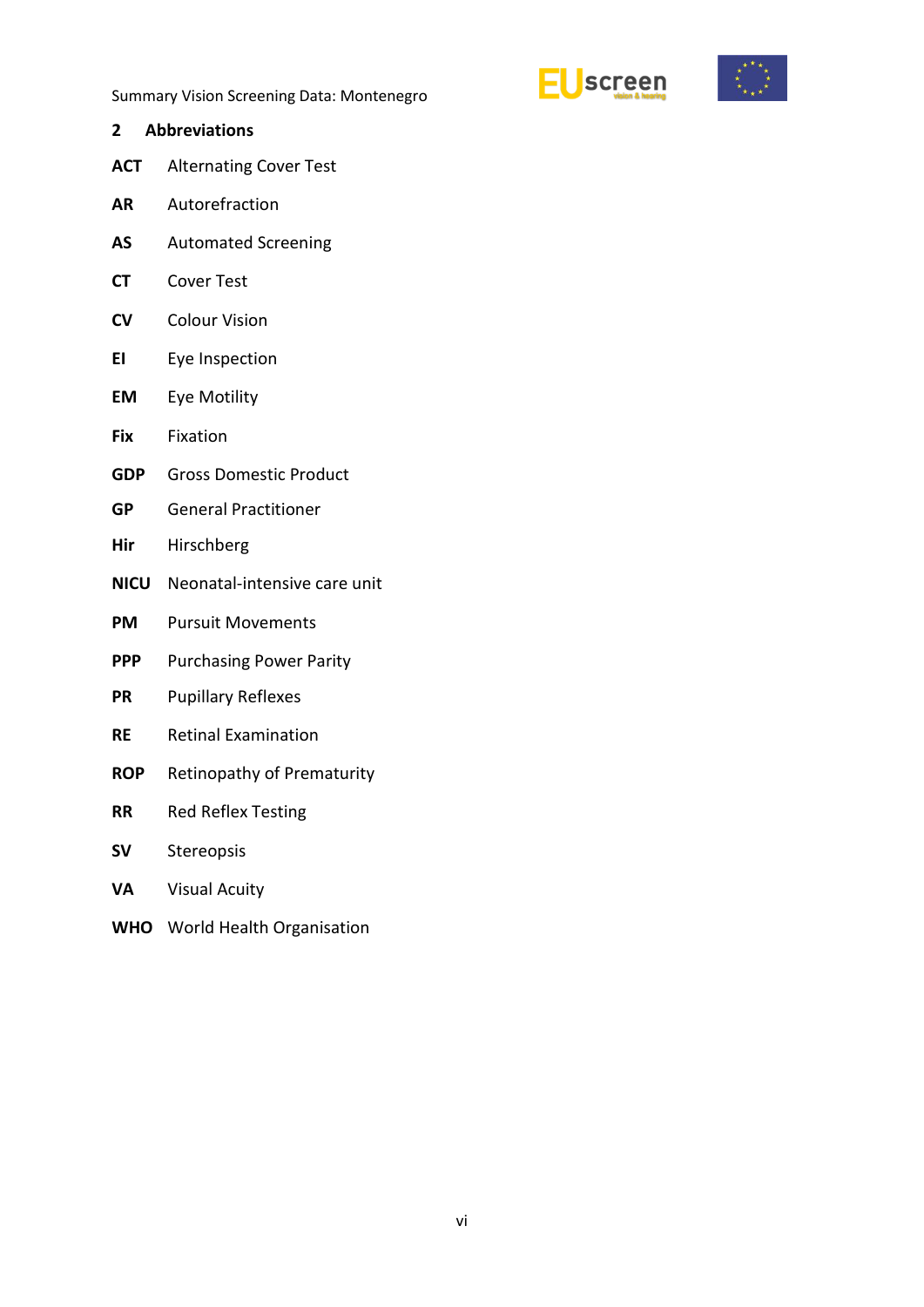



#### <span id="page-6-0"></span>**3 Population and Healthcare Overview**

The population of Montenegro is 622,471 (World Bank, 2018a) and the birth rate was estimated at 11.4 births/1,000 population in 2016 (World Bank, 2018b). The change in population and birth rate from 1960 to 2017 is shown in Figure 1, graphs A and B respectively.

Montenegro has a reported population density of 46 people per square kilometre in 2017 and this has risen from 37 people per square kilometre in 1961 (World Bank, 2018c). In terms of healthcare facilities, the total density of hospitals in 2013 was 2.09 per 100,000 population (WHO, 2016a). Infant mortality in 2017 is estimated at 3.2 deaths/1,000 live births (World Bank, 2018d).

The average life expectancy in Montenegro is estimated at 77 years (World Bank, 2018e), with a death rate of 9.9 deaths/1,000 population in 2016 (World Bank, 2018f). Montenegro has a gross national income per capita (PPP int. \$, 2013) of \$14,000 (WHO, 2016b). The estimated total expenditure on health per capita in 2014) was \$888 (Intl \$) and the total expenditure on health in 2014 as percentage of GDP was 6.4% (WHO, 2016b).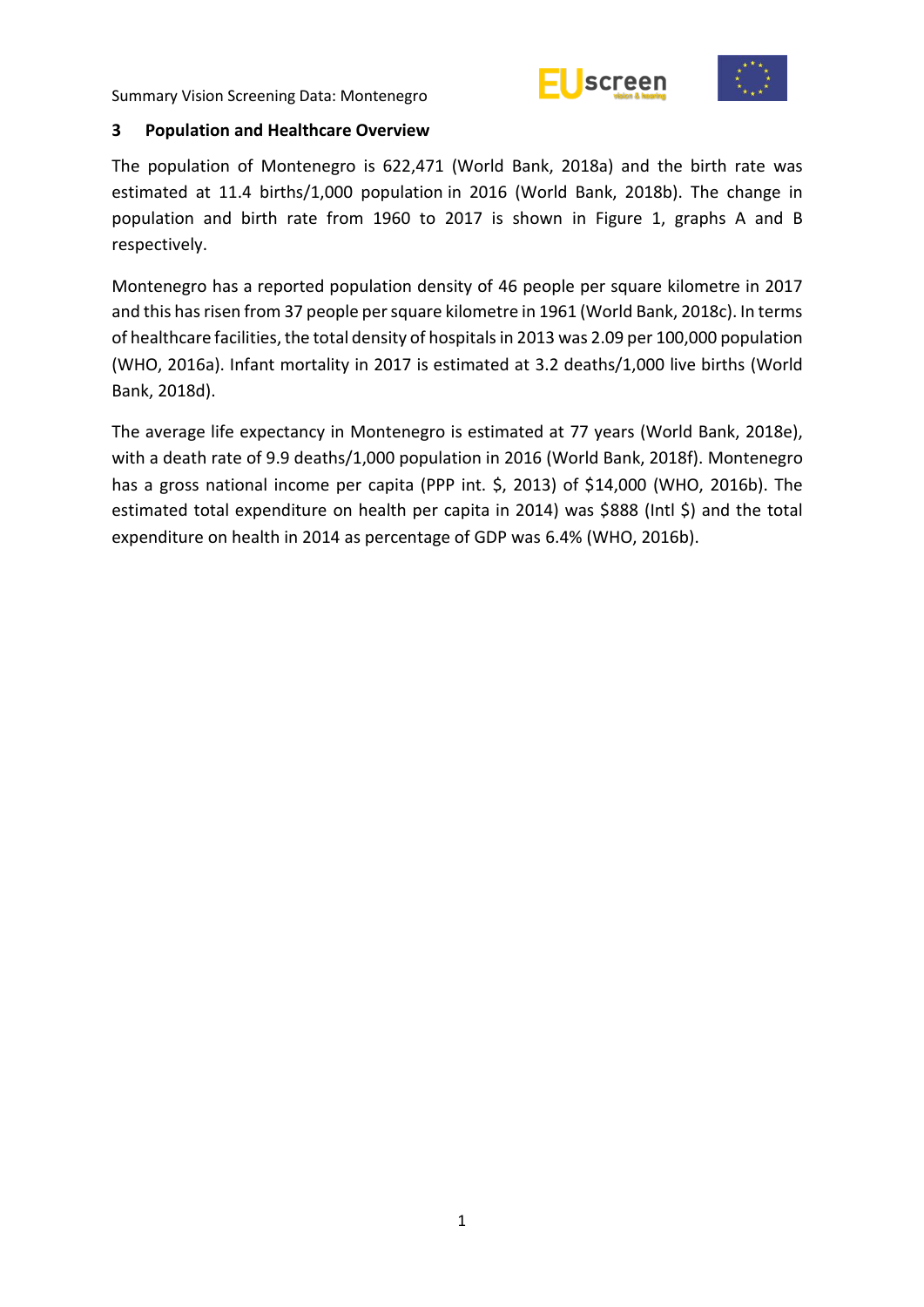





*Source: Information sourced from World Bank (2018)*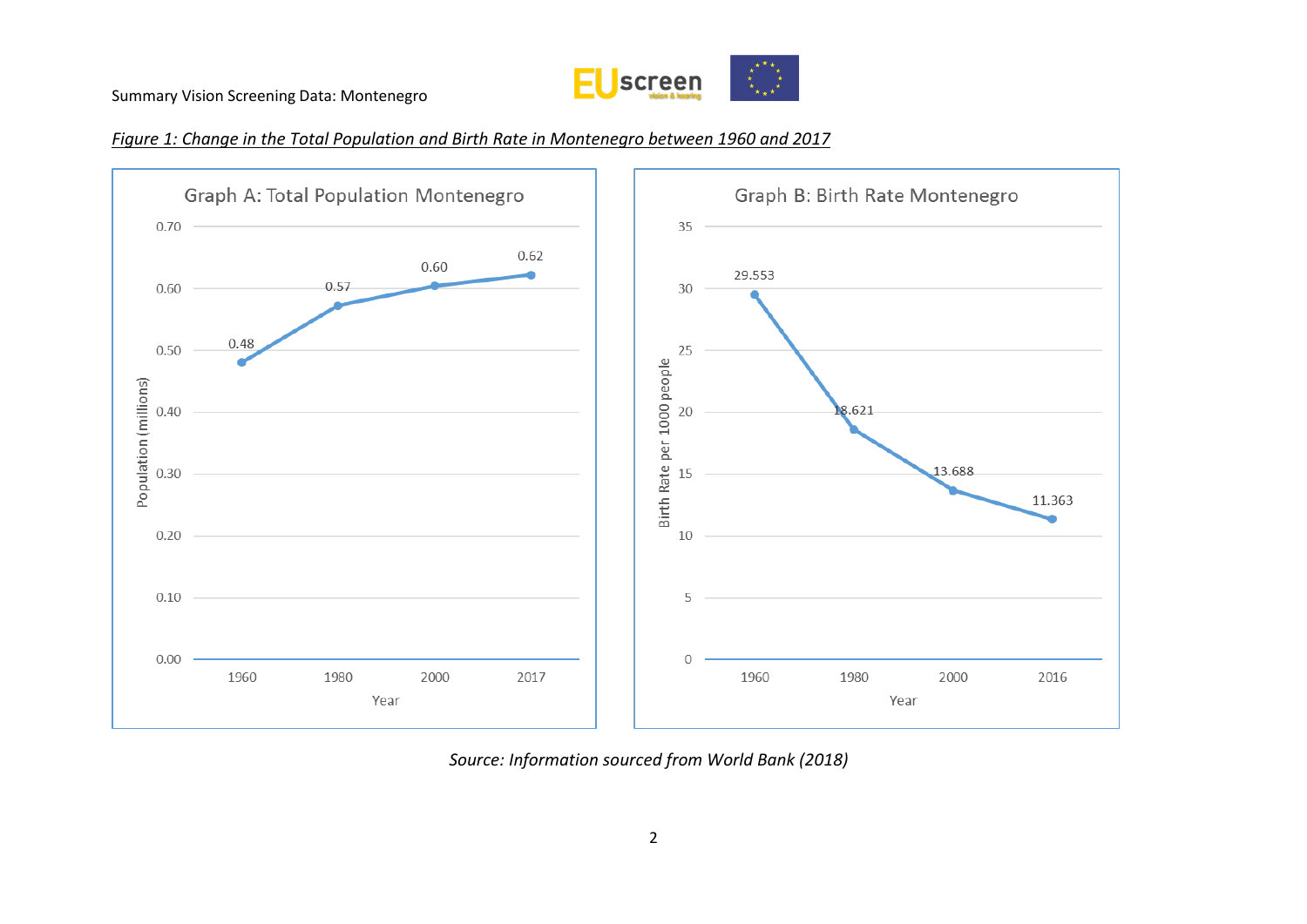



#### <span id="page-8-0"></span>**4 Vision Screening Commissioning and Guidance**

In Montenegro, vision screening is organised nationally with no differences in protocols between regions. All children are screened in both cities and rural areas. Vision screening is funded by the state and is embedded into a general preventative child healthcare screening programme, the content of which is decided upon and regulated by The Law on Health Care of Population.

There is no data to identify when the vision screening programme began, however, it is known that it has not been changed since its implementation and that it has not been reviewed. There are no methods for quality monitoring of the vision screening imposed by the government. There has been no research into the clinical or cost-effectiveness of the vision screening programme in Montenegro.

Vision screening is conducted by paediatricians in child healthcare centres and hospitals; this is part of general screening programme. Nurses have been identified as general professionals who do not screen but could do with additional training. There is a nurse in every screening team. There is no specific training provided for paediatricians.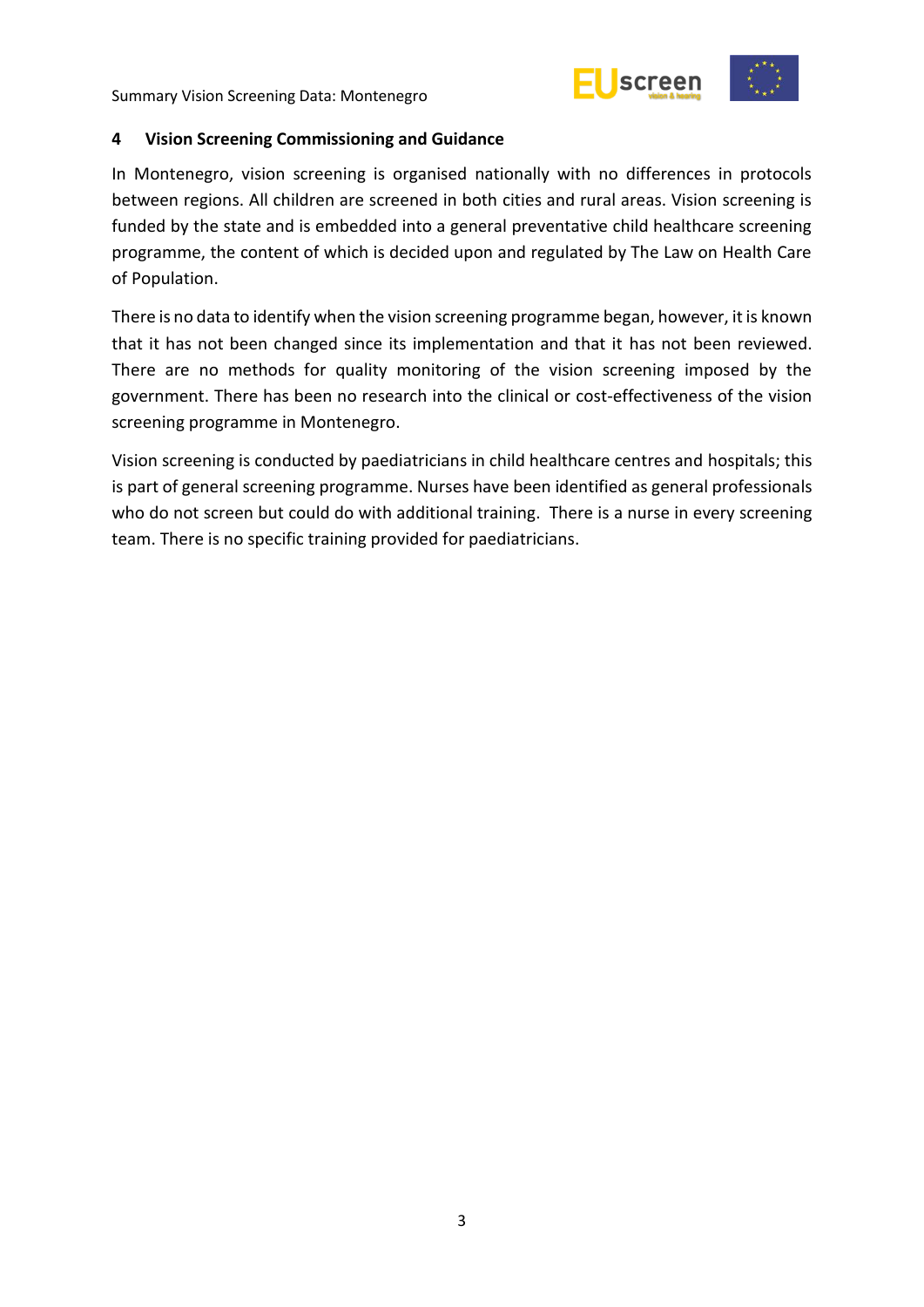



#### <span id="page-9-0"></span>**5 Screening programme**

In Montenegro, retinopathy of prematurity, congenital eye conditions and reduced visual acuity are the main target conditions screened for through vision screening. This is shown in Tables 1, 2 and 3 respectively. Details of the screening offered within each age group are described more fully in sections 5.1 to 5.4 below

# <span id="page-9-1"></span>*5.1 Vision screening - Preterm babies*

Preterm babies up to the age of 3 months are screened by a paediatrician in a hospital. The tests conducted at this age include eye inspection, fixation, red reflex testing and eye motility.. There are no defined or regulated referral criteria at this age; babies are referred if there is any sign of abnormality. It is not known how many abnormal or inconclusive test results necessitate referral for further diagnostic examination.

# <span id="page-9-2"></span>*5.2 Vision screening - Birth to 3 months*

Well, healthy babies up to the age of 3 months are screened using eye inspection, fixation, red reflex testing and eye motility. These tests are carried out by a paediatrician at either a hospital or a child healthcare centre. There are no defined or regulated referral criteria at this age; babies are referred if there is any sign of abnormality. It is not known how many abnormal or inconclusive test results necessitate referral for further diagnostic examination.

# <span id="page-9-3"></span>*5.3 Vision screening - 3 months to 36 months*

Children aged 3 to 36 months are screened using eye inspection, fixation, red reflex testing and eye motility. These tests are conducted by a paediatrician at a child healthcare centre. There are no defined or regulated referral criteria at this age; children are referred if there is any sign of abnormality. It is not known how many abnormal or inconclusive test results necessitate referral for further diagnostic examination

#### <span id="page-9-4"></span>*5.4 Vision screening - 36 months to 7 years*

Children aged 36 months to 7 years are screened using eye inspection and visual acuity measurement. These tests are conducted by a paediatrician at a child healthcare centre. The visual acuity measurement is conducted for the first time at 6 years of age using the Amsterdam Picture Chart or Snellen charts. These are linear, crowded charts with a testing range of 0.0-1.0 decimal. Children are referred for further diagnostic examination after one abnormal or one inconclusive test result or in the case of visual acuity of less than 1.0 decimal (0.00 logMAR, 6/6 Snellen).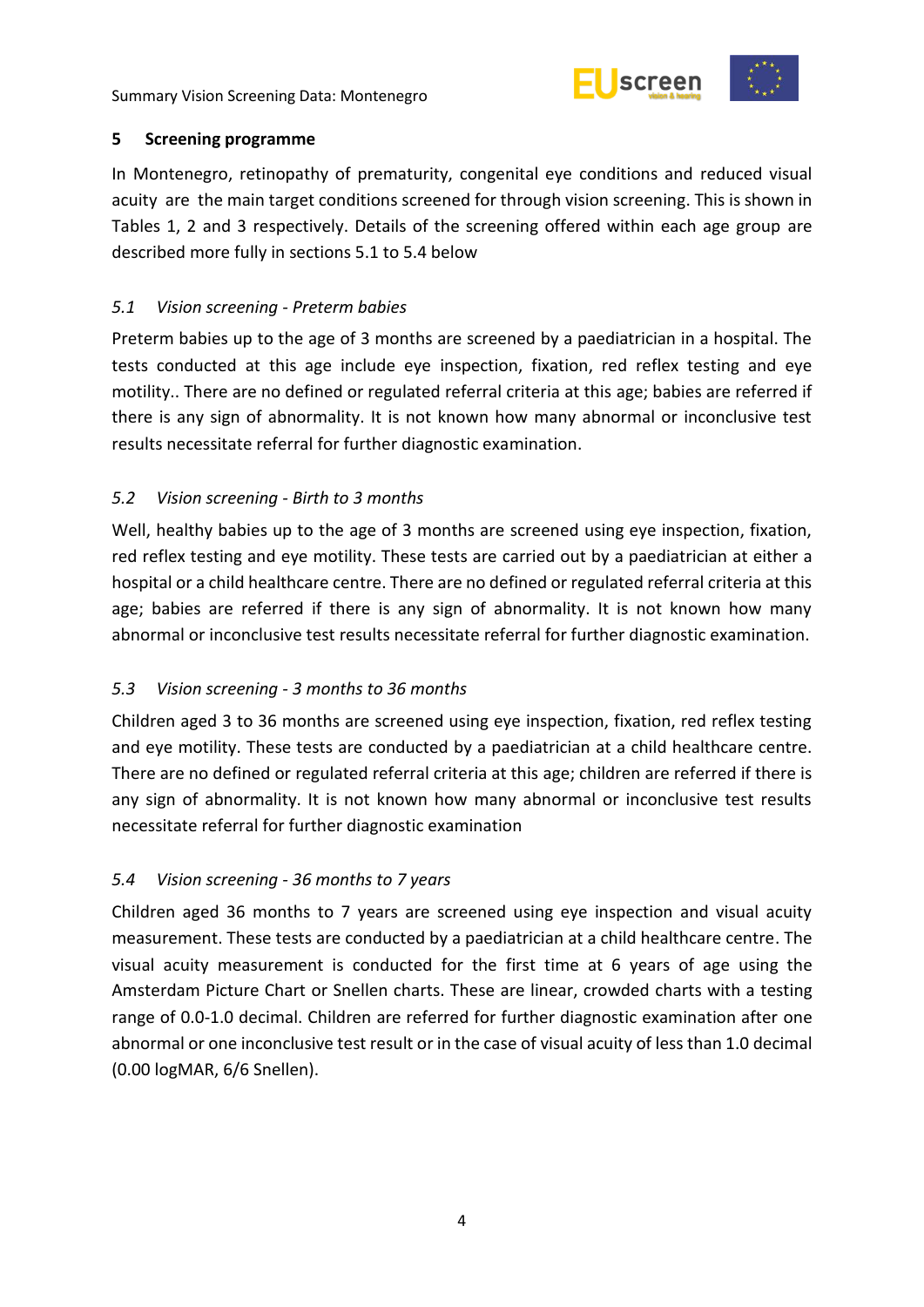

**Table 1:** Healthcare professionals who conduct vision screening in each age group

| Table 1        | Paediatrician |
|----------------|---------------|
| Preterm babies | $\checkmark$  |
| 0 to 3 months  | $\checkmark$  |
| 3 to 36 months | $\checkmark$  |
| 3 to 7 years   | $\checkmark$  |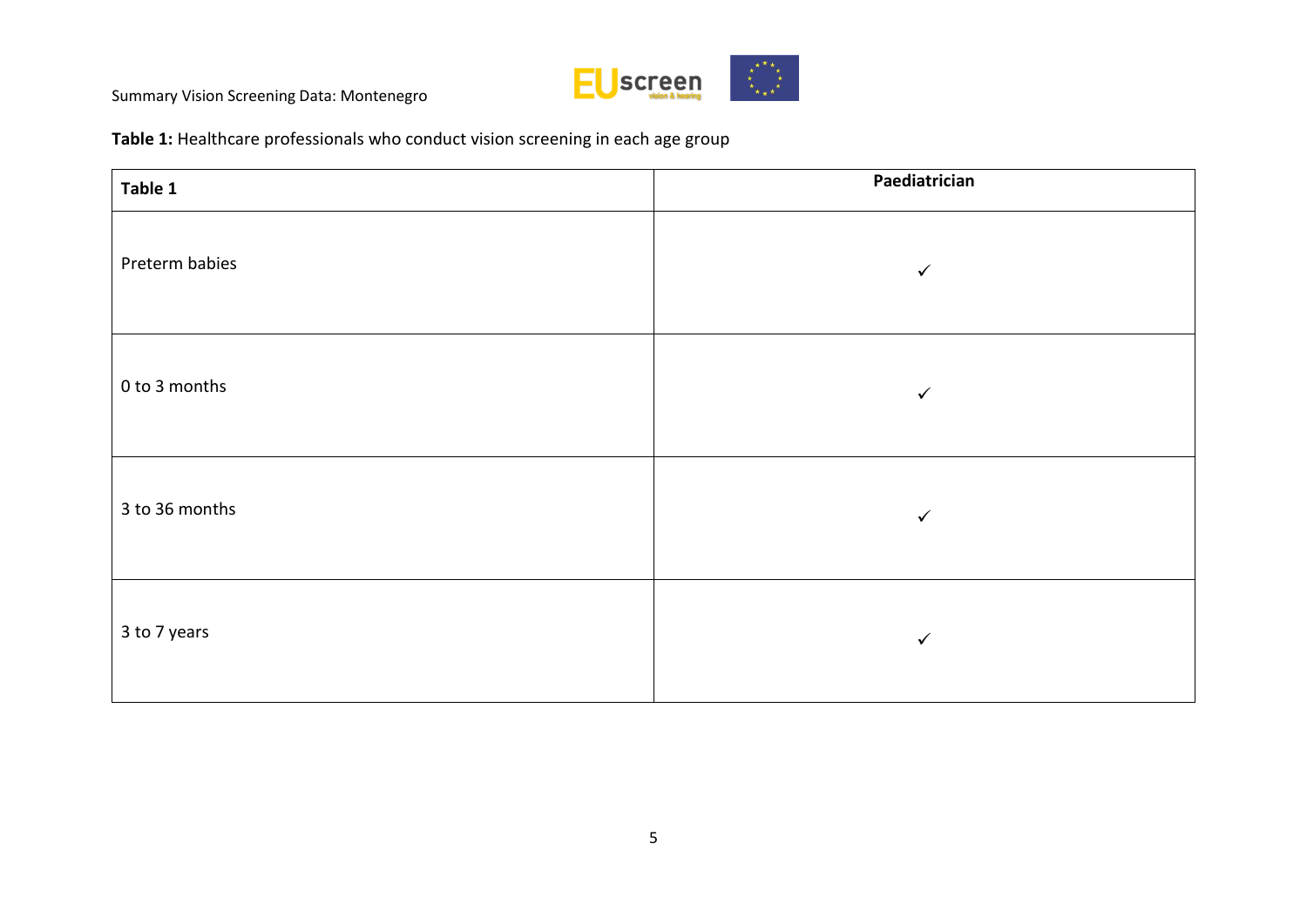

**Table 2:** Vision screening tests used in vision screening for each age group

| Table 2        | <b>Eye inspection</b> | <b>Fixation</b> | <b>Red reflex testing</b> | <b>Eye motility</b> | <b>Visual acuity</b><br>measurement |
|----------------|-----------------------|-----------------|---------------------------|---------------------|-------------------------------------|
| Preterm babies |                       | $\checkmark$    | $\checkmark$              |                     | $\pmb{\times}$                      |
| 0 to 3 months  |                       | ✓               | $\checkmark$              |                     | $\pmb{\times}$                      |
| 3 to 36 months |                       | $\checkmark$    | $\checkmark$              |                     | $\pmb{\times}$                      |
| 3 to 7 years   | ✓                     | $\pmb{\times}$  | $\pmb{\times}$            | $\pmb{\times}$      | ✓                                   |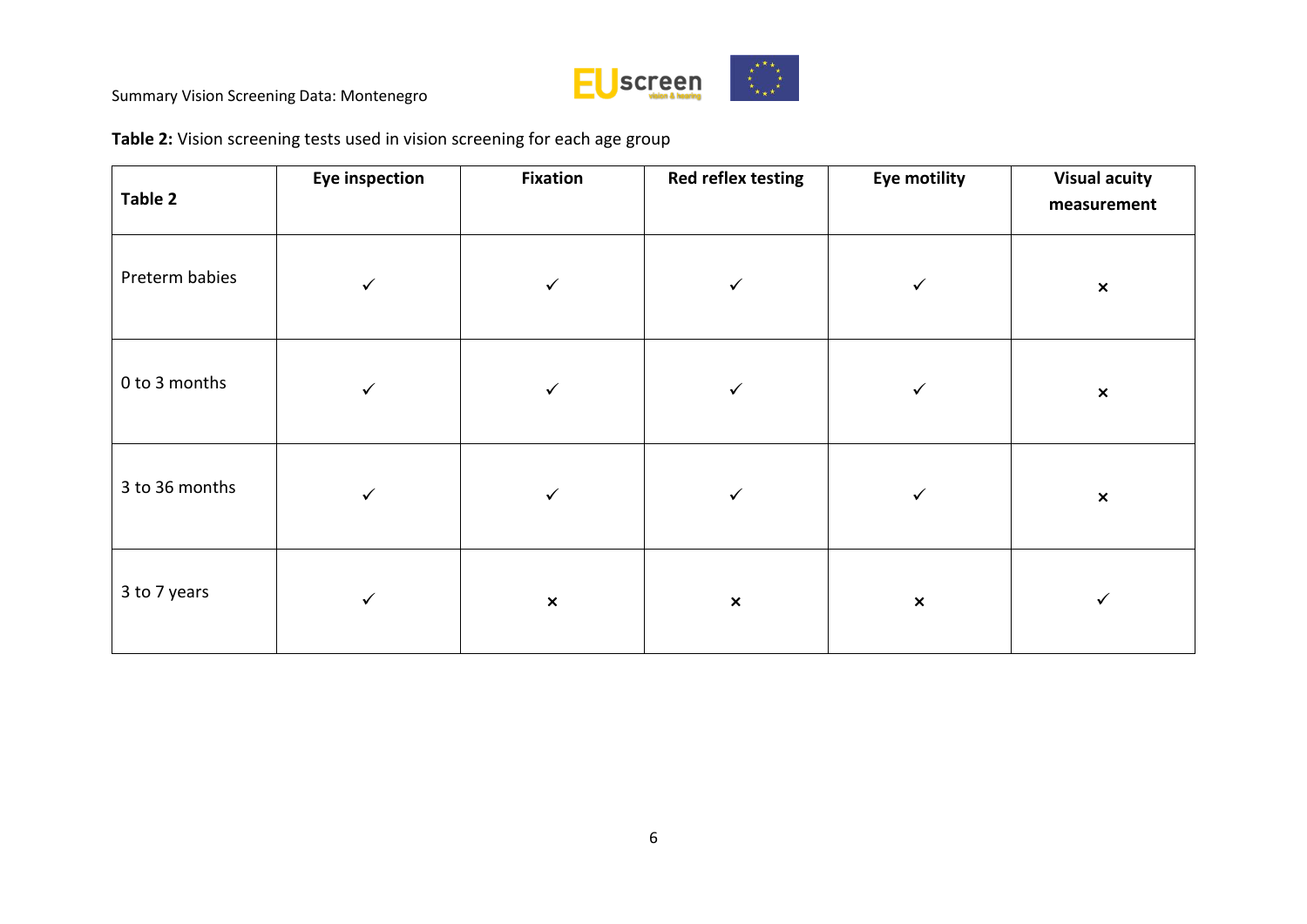

# **Table 3:** Location of vision screening for each age group

| Table 3        | <b>Child Health Care Centre</b> | Hospital       |
|----------------|---------------------------------|----------------|
| Preterm babies | $\pmb{\times}$                  | $\checkmark$   |
| 0 to 3 months  | $\checkmark$                    | $\checkmark$   |
| 3 to 36 months | $\checkmark$                    | $\pmb{\times}$ |
| 3 to 7 years   | $\checkmark$                    | $\pmb{\times}$ |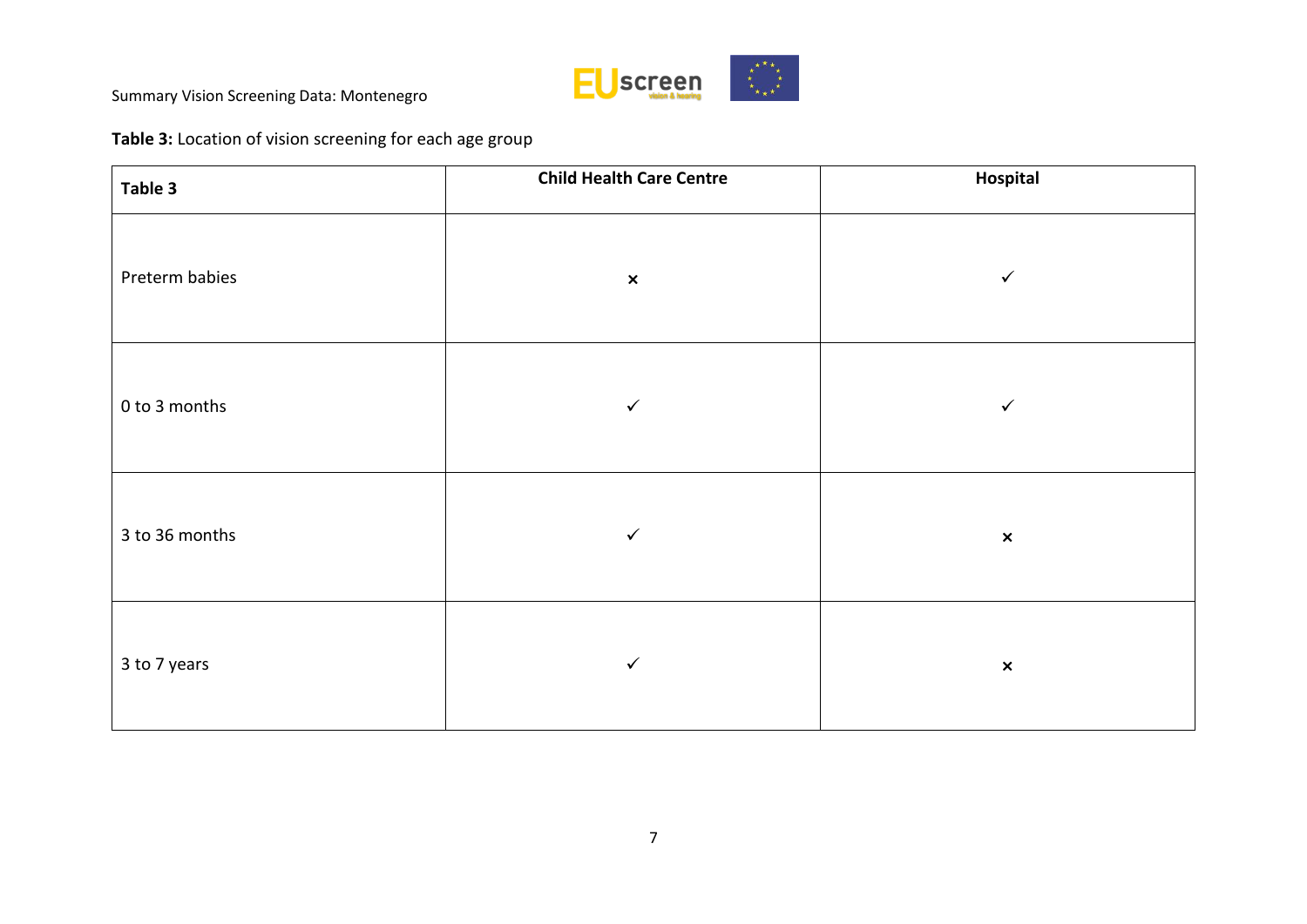

#### <span id="page-13-0"></span>**6 Automated Screening**

Automated vision screening is achieved using handheld, portable devices designed to detect presence of refractive error in infants from 6 months of age. It provides objective results and is used to detect amblyopic risk factors. This differs from other methods used to screen children for amblyopia which focus on detection of the actual condition and the resulting visual loss. No automated vision screening takes place in Montenegro.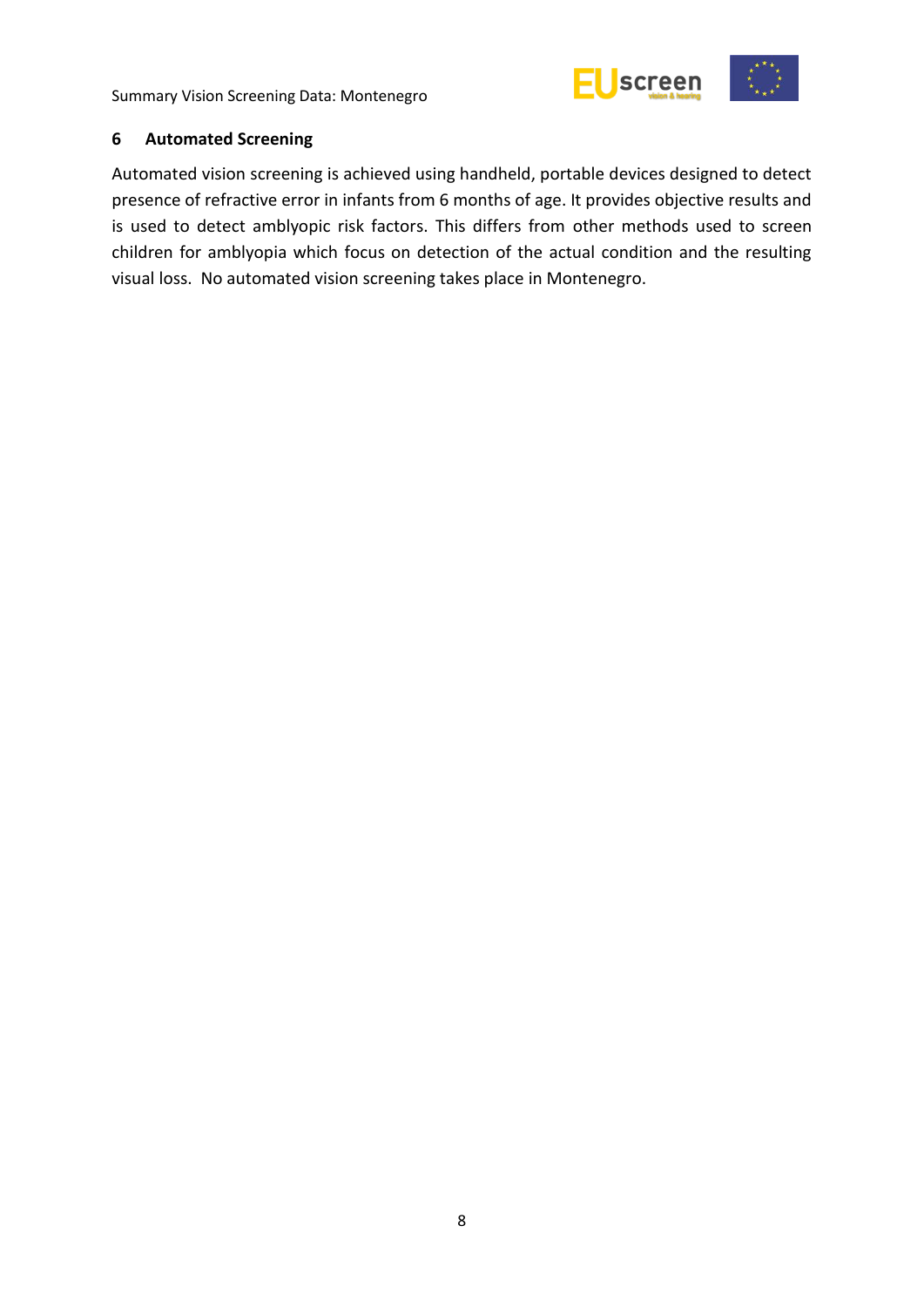

#### <span id="page-14-0"></span>**7 Provision for Visually Impaired**

In Montenegro, there is one school for blind or visually impaired children; this is the JU Resource Center in Podgoric. Children are sent to this resource centre if they have severe and highly challenging combined disabilities. There are 26 children who attend from primary education and 10 from secondary education. The cost per child for this school is not known. Special support comes in the form of specially trained staff in braille letters and textbooks printed in Digital Accessible Information System (DAISY), format.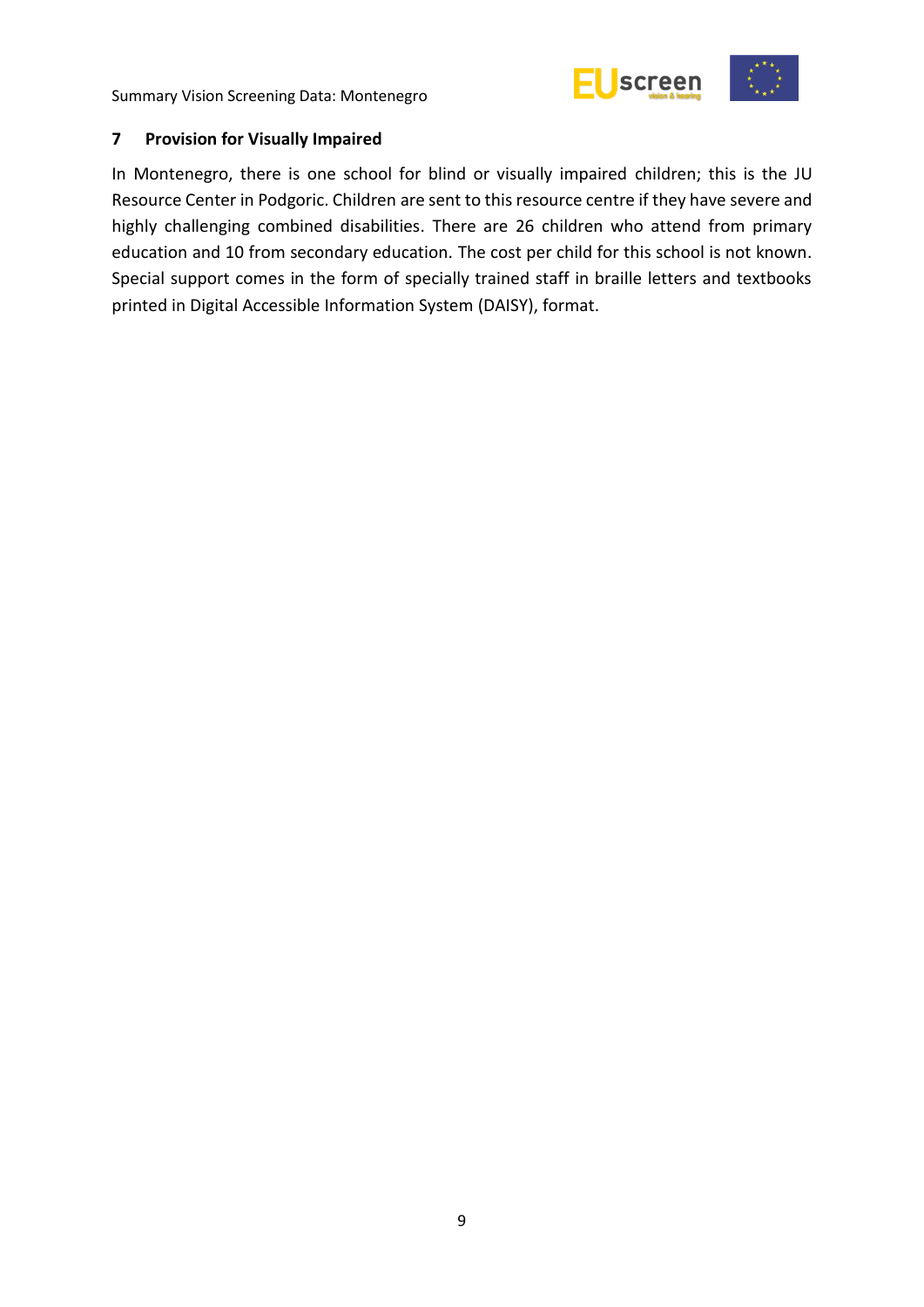

#### <span id="page-15-0"></span>**8 Knowledge of existing screening programme**

#### <span id="page-15-1"></span>*8.1 Prevalence/Diagnosis*

There is no information provided relating to the prevalence and diagnosis of vision disorders in children aged up to 7 years.

#### <span id="page-15-2"></span>*8.2 Coverage*

There is no available protocol for vision screening and there is no available data regarding the percentage of children invited for vision screening. However, it is known that children are invited by nurses from primary child healthcare centres and that this invitation is conducted via telephone. Nurses also conduct standard screening procedures, not including vision, such as measuring the length or weight, giving advice regarding feeding and evaluate the development of the baby. There is no information provided relating to the coverage and treatment success of vision disorders in children aged up to 7 years.

#### <span id="page-15-3"></span>*8.3 Screening evaluation*

There is no information provided relating to the screening outcomes of vision disorders in children aged up to 7 years.

#### <span id="page-15-4"></span>*8.4 Treatment success*

In the event that a child fails screening, a referral is made to an ophthalmologist who will then perform further diagnostic examinations and prescribe relevant treatment. Ophthalmologists are the only professionals who prescribe glasses for children under the age of 7 years and other treatment options include patching, cataract surgery, enucleation for retinoblastoma, or glaucoma surgery as appropriate. All eligible children are offered treatment. If a procedure is not available in Montenegro, the National Health Insurance refer the children to the centres or Europe.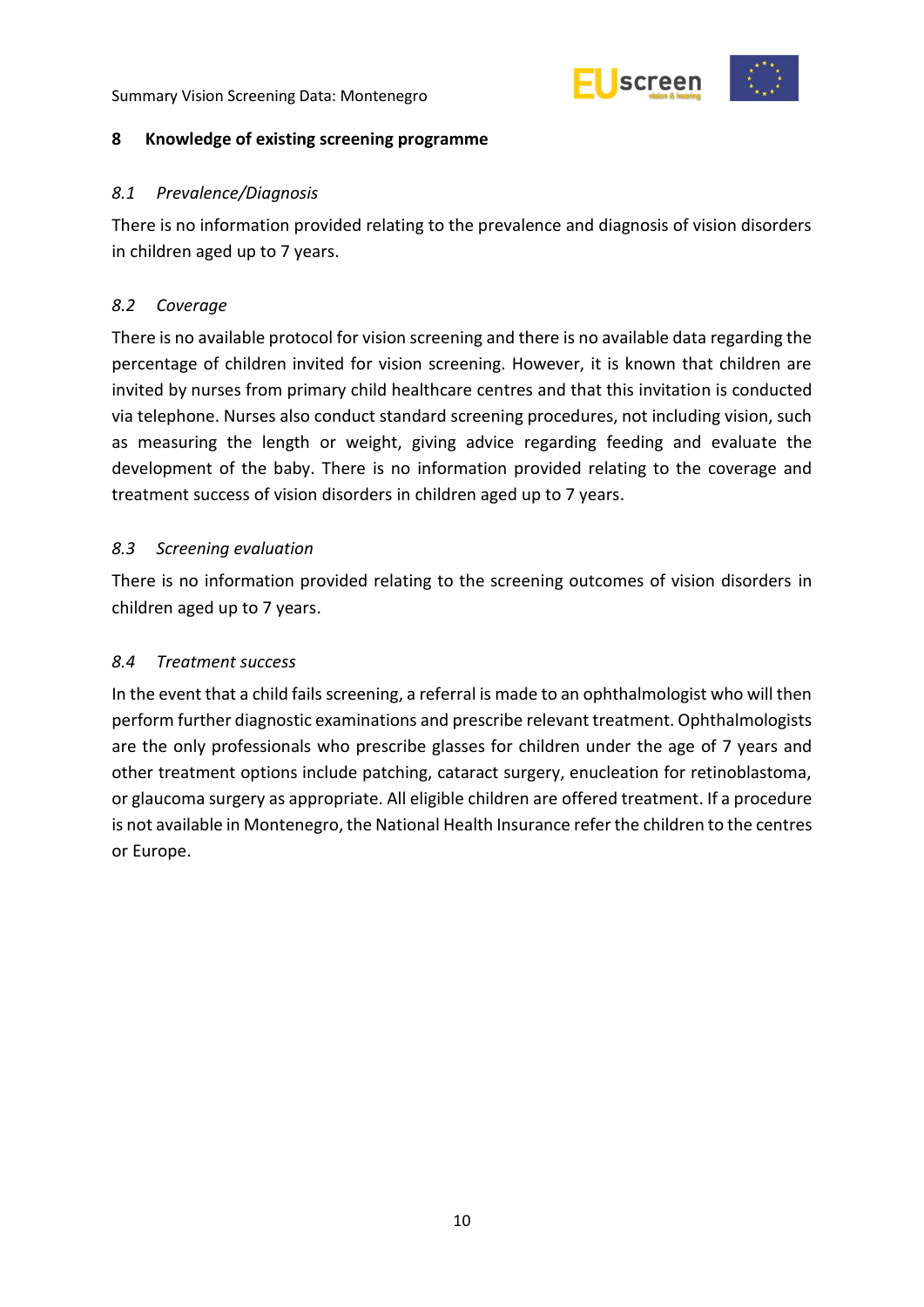

#### <span id="page-16-0"></span>**9 Costs of vision screening in children**

#### <span id="page-16-1"></span>*9.1 Cost of vision screening*

In Montenegro, screening is conducted as part of the job of the relevant healthcare professionals. There is no additional money to professionals for performing screening. The professionals include only paediatricians, who earn a yearly salary of 10,000 Euros. The salary costs per hour are not known exactly, but this is based on a 40-hour work week. It is not clear how much it costs to train paediatricians, from leaving secondary education to qualification and it is also not clear how much it costs the state to perform vision screening per year or per child. Medical school is free to the student; however paediatrician residency costs 22,500 Euros plus the salary for 48 months of residency.

# <span id="page-16-2"></span>*9.2 Cost of treatment for amblyopia*

The costs of treating typical patients with refractive amblyopia and strabismic amblyopia, including follow-up:

- First examination costs 8.34 Euros
- Any follow up 2.78 Euros
- Refraction examination in cycloplegia 13.90 Euros
- Spectacles prescription 2.78 Euros
- Anterior segment biomicroscopy 8.34 Euros
- Fundus examination 13.90 Euros
- Examination of convergence and divergence 4.17 Euros
- Worth test 2.78 Euros
- Occlusion application 1.39 Euros
- Additional prismatic correction 5.56 Euros
- Motility examination 4.17 Euros
- Fusion exercises 5.56 Euros

#### <span id="page-16-3"></span>*9.3 Cost of Treatment for strabismus*

The costs of strabismus surgery, including follow-up:

- Oblique muscles surgery 52 Euros
- Reposition and myectomy 52 Euros
- Faden procedure 52 Euros (prices per eye)
- General anaesthesia 9.10 Euros

#### <span id="page-16-4"></span>*9.4 Cost of treatment for cataract*

There is no information provided regarding the costs of cataract surgery, including follow-up of deprivation amblyopia.